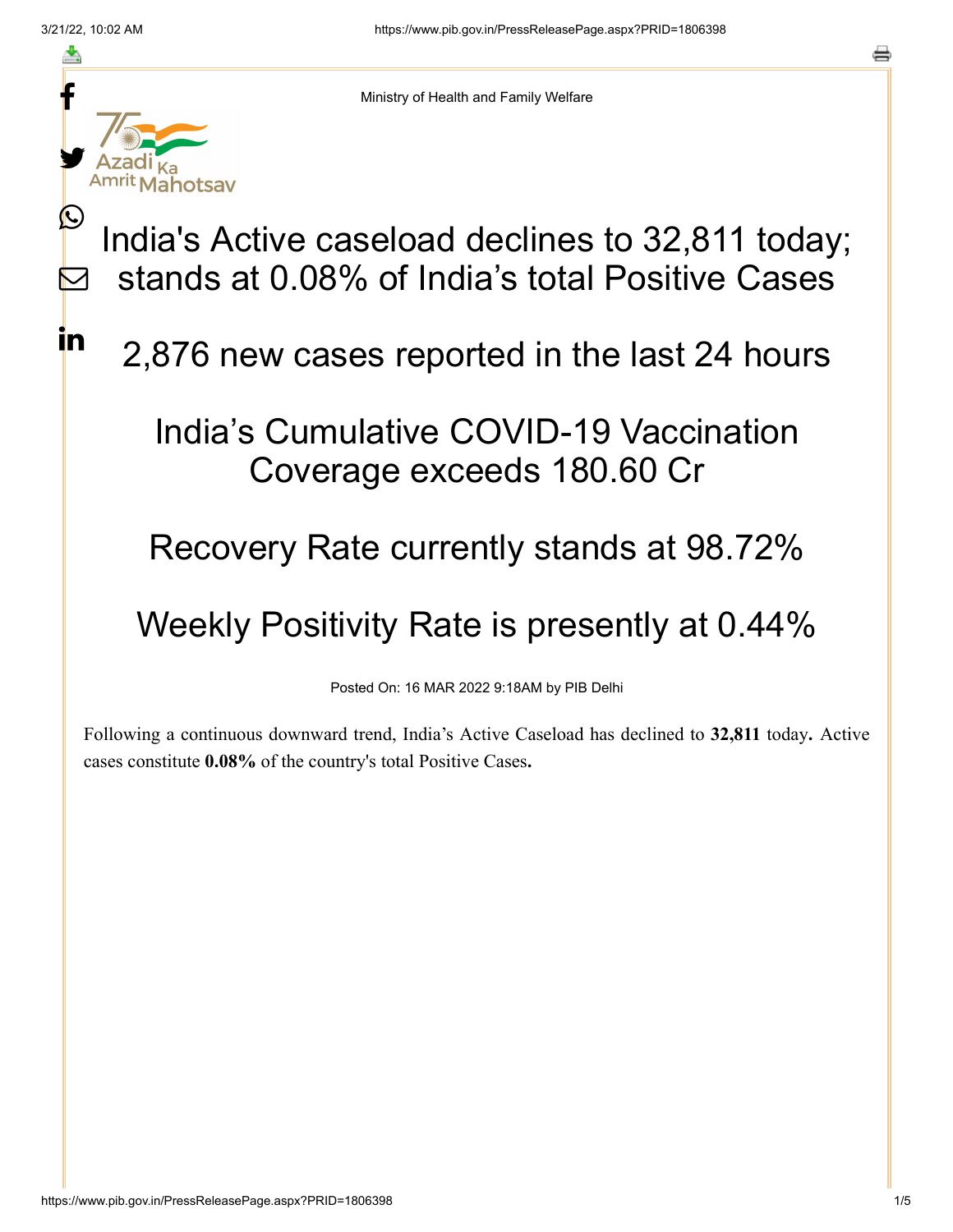3/21/22, 10:02 AM https://www.pib.gov.in/PressReleasePage.aspx?PRID=1806398



Consequently, India's recovery rate stands at **98.72%. 3,884** patients have recovered in the last 24 hours and the cumulative tally of recovered patients (since the beginning of the pandemic) is now at **4,24,50,055.**



**2,876 new cases** were reported in the last 24 hours.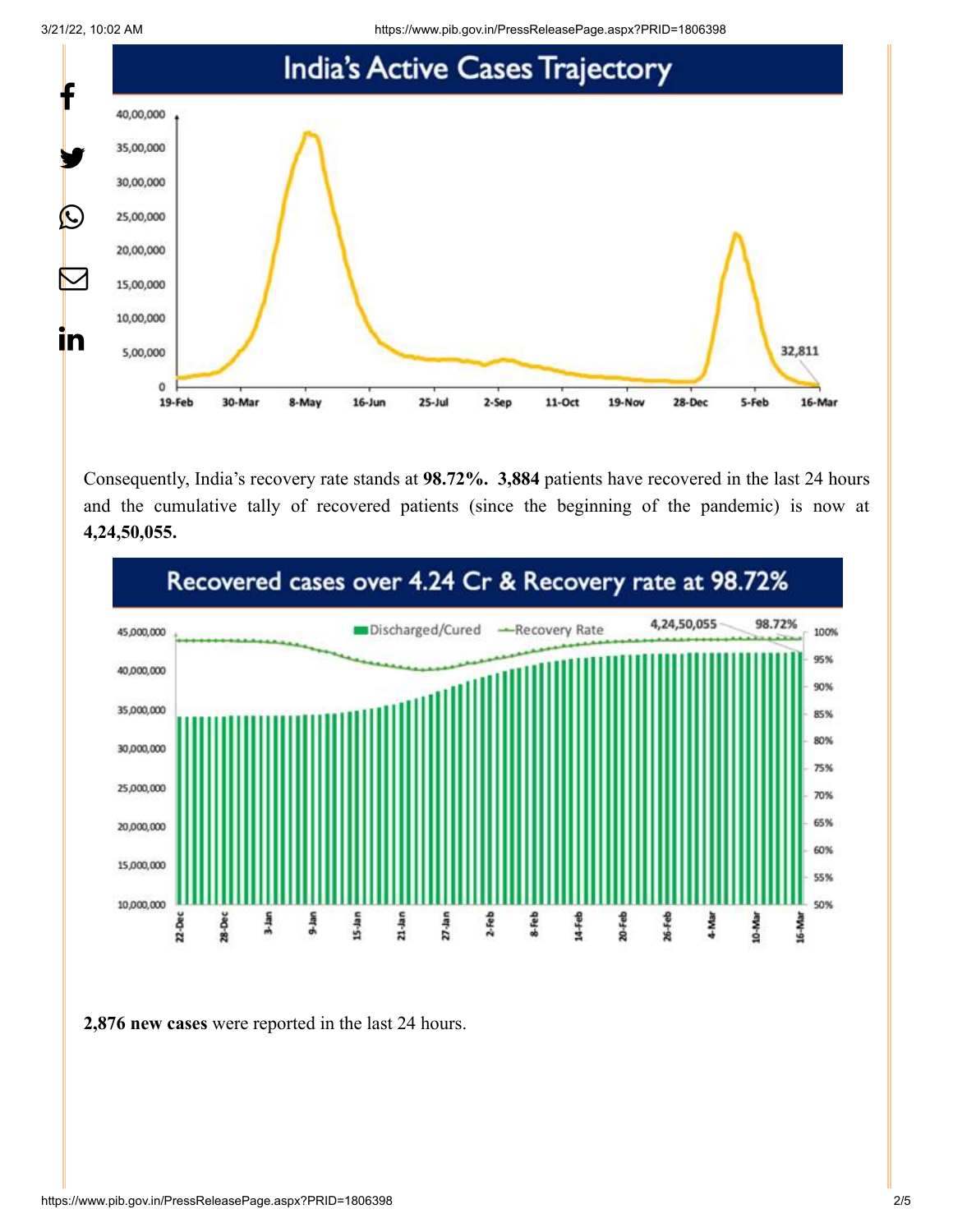3/21/22, 10:02 AM https://www.pib.gov.in/PressReleasePage.aspx?PRID=1806398



The last 24 hours saw a total of **7,52,818** COVID-19 tests being conducted. India has so far conducted over **78.05 Cr (78,05,06,974**) cumulative tests.

There has been a sustained fall in the weekly and daily Positivity Rates too. **Weekly Positivity Rate** in the country currently **stands at 0.44%** and the **Daily Positivity rate is reported to be 0.38%.**

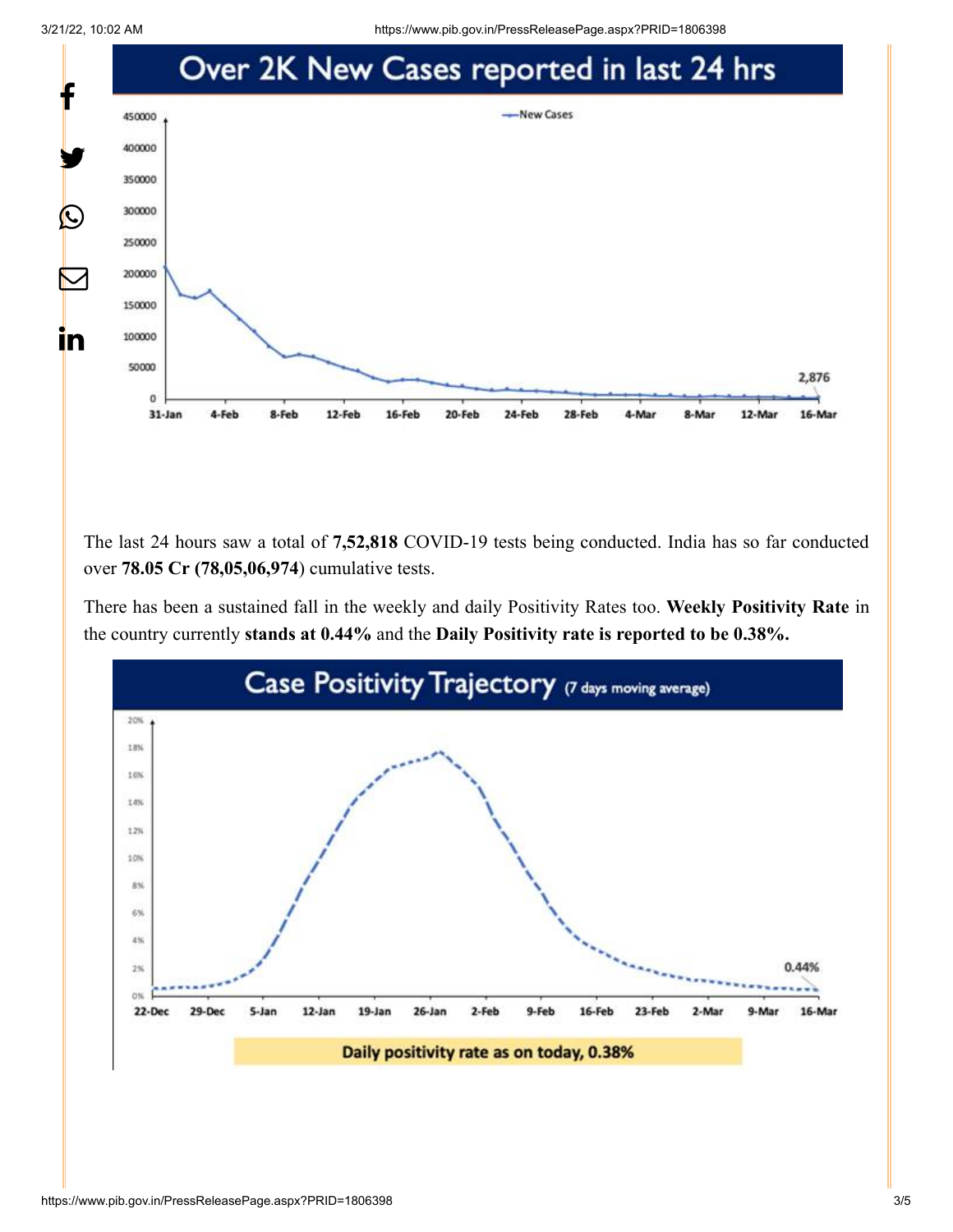W.

On the vaccination front, India's COVID-19 vaccination coverage has exceeded **180.60 Cr**  $(1,80,60,93,107)$  as per provisional reports till 7 am today. This has been achieved through 2,11,93,183 sessions. The break-up of the cumulative figure as per the provisional report till 7 am today include:

| Cumulative Vaccine Dose Coverage<br>$\bf \Omega$              |                        |                 |
|---------------------------------------------------------------|------------------------|-----------------|
| <b>HCWs</b>                                                   | $1st$ Dose             | 1,04,02,794     |
|                                                               | $2nd$ Dose             | 99,87,279       |
|                                                               | <b>Precaution Dose</b> | 43,32,071       |
| <b>FLWs</b><br>Age Group 15-18 years<br>Age Group 18-44 years | $1st$ Dose             | 1,84,11,792     |
|                                                               | $2nd$ Dose             | 1,74,82,386     |
|                                                               | <b>Precaution Dose</b> | 66,02,146       |
|                                                               | 1 <sup>st</sup> Dose   | 5,60,41,282     |
|                                                               | $2nd$ Dose             | 3,47,40,004     |
|                                                               | 1 <sup>st</sup> Dose   | 55,35,60,174    |
|                                                               | $2nd$ Dose             | 45,74,25,030    |
| Age Group 45-59 years                                         | $1st$ Dose             | 20,25,71,402    |
|                                                               | $2nd$ Dose             | 18, 32, 54, 385 |
| Over 60 years                                                 | 1 <sup>st</sup> Dose   | 12,66,16,352    |
|                                                               | $2nd$ Dose             | 11,41,35,545    |
|                                                               | <b>Precaution Dose</b> | 1,05,30,465     |
| Precaution Dose                                               |                        | 2,14,64,682     |